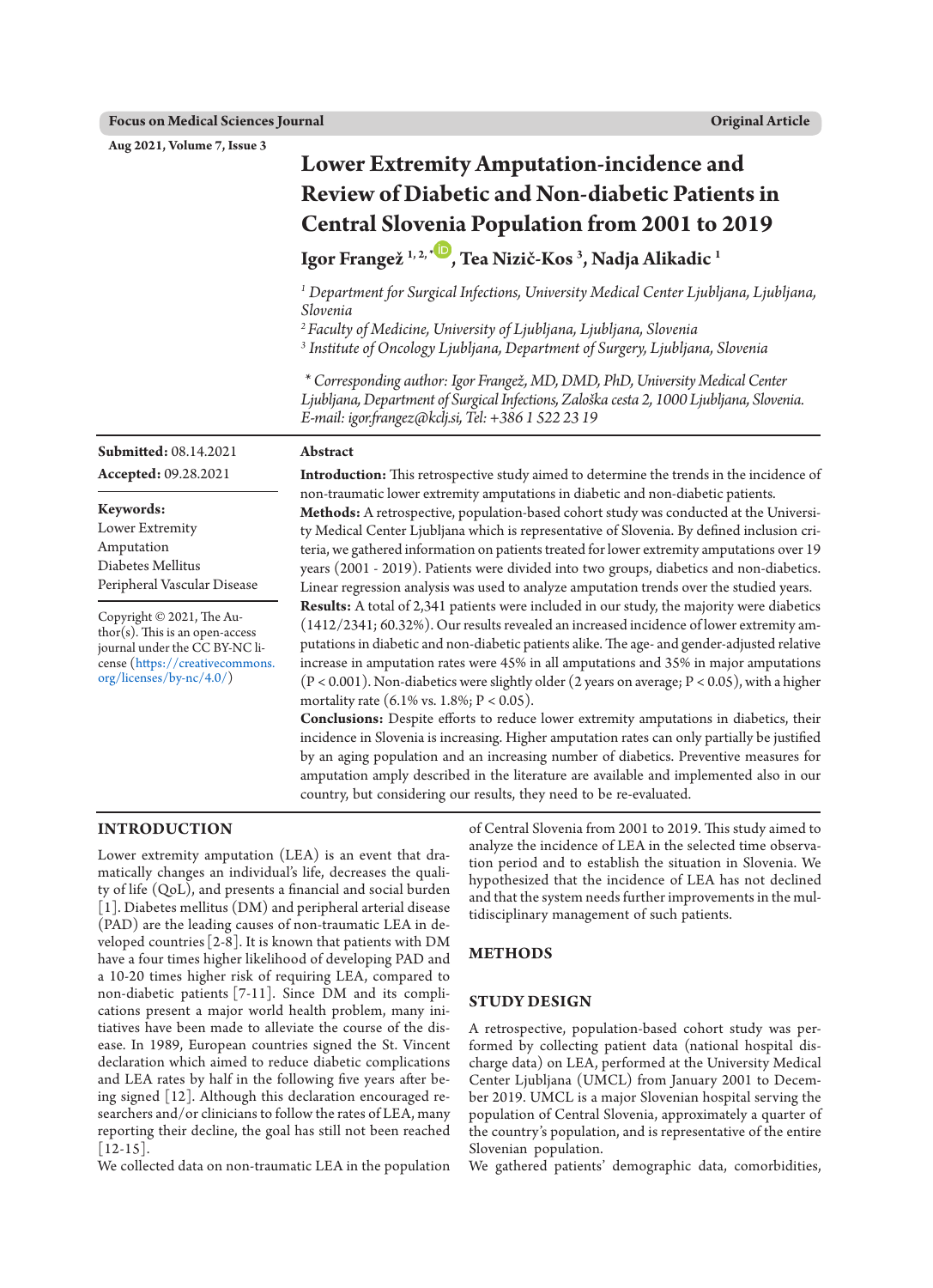mobility data, complications, level and cause of amputation, possible revascularization procedures, and their postoperative course and mortality.

Inclusion criteria were amputations of lower extremity performed due to PAD or/and infection in patients with diabetes mellitus (D+) or without diabetes mellitus (D-). Patients were classified as diabetics if DM type 1 or 2 was known before or confirmed during hospitalization. Exclusion criteria were amputations due to trauma, tumors, or frostbite and amputations at the level of the knee, ankle, or hip joint. If patients underwent several amputations on the same leg, we only included the most recent amputation, the most proximal, and marked the patient as having had a previous amputation. We divided amputees into two groups: major LEA (below-knee amputation (BKA) and above-knee amputation (AKA)) and minor LEA (all amputations performed distal to ankle joint level). We compared patients with  $DM (D+)$  to those without  $DM (D-)$ .

#### **Statistical Methods**

Linear regression analysis was conducted to establish the trends over the studied years. Before performing the analysis, data were adjusted for differences in age and gender distributions. The standard population age and gender distributions were obtained from the Statistical Office of Slovenia, as of 1st December 2020. Ages were grouped into buckets, each spanning five years. Per 100 000 population rates were computed based on population data from Janu-

#### ary 1st of each year.

Continuous variables were expressed as mean ± standard deviation (SD). Pearson's Chi-Square test was used for testing the relationships between categorical variables. T-test was used for testing the mean of continuous variables between groups. The level of statistical significance was set at P < 0.05. Statistical analysis was performed using IBM SPSS Statistics, v. 24 (IBM Corp, Armonk, NY).

#### **RESULTS**

Documentation of more than 3000 patients who underwent LEA over 19 years (2001 - 2019) was reviewed. After exclusion criteria, 2341 patients remained in the study. This study mainly focused on the population of diabetic  $(D+)$ versus non-diabetic patients (D); the majority, 1412/2341 (60.32%) of enrolled patients were D+. The male/female ratio of our study group was 1.43 (1378/963) and was comparable in D+ and D- groups (Table 1). The leading indication for LEA was PAD both in D+ and D- groups. Diabetics (D+) were significantly younger compared to non-diabetics (D-) (Table1).

The incidence of LEA was increasing during the observation period. An increase of LEA was observed in D+ and Dgroups for major as well as minor amputations (Table 2). Most of the performed amputations in D+ and D- groups were major, but minor amputations were significantly more common in the D+ group (Table 3).

| Table 1: Demographic Data and Indication for Lower Extremity Amputation by Diabetic Status |                                      |               |               |  |  |
|--------------------------------------------------------------------------------------------|--------------------------------------|---------------|---------------|--|--|
|                                                                                            | All patients $(N=2341)$ , No. $(\%)$ |               | P-value       |  |  |
|                                                                                            | $D+ (N=1412)$                        | $D - (N=929)$ |               |  |  |
| Gender                                                                                     |                                      |               | 0.658         |  |  |
| Male                                                                                       | 826 (58.50)                          | 552(59.42)    |               |  |  |
| Female                                                                                     | 586 (41.50)                          | 377(40.58)    |               |  |  |
| <b>Indication</b>                                                                          |                                      |               | 0.003         |  |  |
| Infection                                                                                  | 322(22.80)                           | 164(17.65)    |               |  |  |
| PAD                                                                                        | 1090 (77.20)                         | 765 (82.35)   |               |  |  |
| Age at amputation, y                                                                       | $72 \pm 11$                          | $73 \pm 12$   | ${}_{< 0.05}$ |  |  |

PAD: peripheral arterial disease; N - the total number in the group.

| Table 2: Lower Extremity Amputation Rates at the Beginning of the Study (2001) and the End (2019) per 100.000 Inhabitants of Cen- |  |
|-----------------------------------------------------------------------------------------------------------------------------------|--|
| tral Slovenian Population                                                                                                         |  |
|                                                                                                                                   |  |

| Year                                                | <b>Total LEA</b> | <b>Major LEA</b> |
|-----------------------------------------------------|------------------|------------------|
| 2001                                                | 16.79(87)        | 12.15(63)        |
| 2019                                                | 23.42(128)       | 16.10(88)        |
| Age- and gender-standardized relative change $(\%)$ | $+45%$           | $+35%$           |
| P-value                                             | < 0.001          |                  |

\*population in 2001: 518,128 citizens; population in 2019: 546,314 citizens.

Relative change was computed based on the age- and gender-standardized data.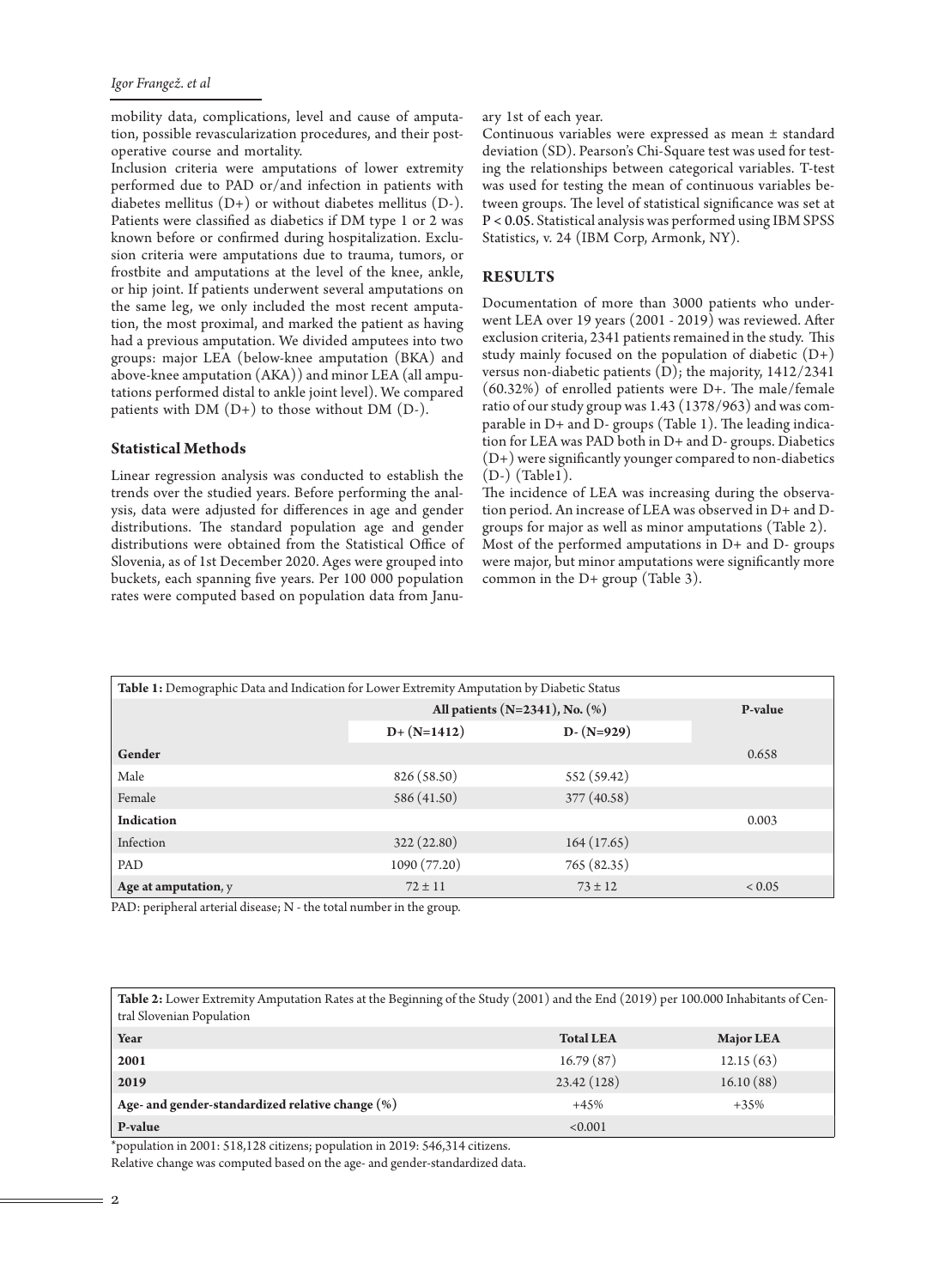| <b>Table 3:</b> Level of lower extremity amputation in our study group $(N=2341)$ . |                            |                            |         |  |  |
|-------------------------------------------------------------------------------------|----------------------------|----------------------------|---------|--|--|
|                                                                                     | $D+ (N=1412)$ , No. $(\%)$ | $D - (N=929)$ , No. $(\%)$ | P-value |  |  |
| Minor (TMT, SM)                                                                     | 613(43.40)                 | 149(16.00)                 | < 0.005 |  |  |
| Major (AKA, BKA)                                                                    | 799 (56.60)                | 780 (84.00)                |         |  |  |

TMT: transmetatarzal amputation, SM: supramelolar, BKA: below-knee amputation, AKA: above-knee amputation

| <b>Table 4. Postoperative Complications</b> |                            |                            |            |
|---------------------------------------------|----------------------------|----------------------------|------------|
|                                             | $D+ (N=1412)$ , No. $(\%)$ | $D - (N=929)$ , No. $(\%)$ | P-value    |
| <b>Wound</b> infection                      | 142(10.06)                 | 90(9.68)                   | 0.770      |
| Post-operative bleeding                     | 16(1.13)                   | 8(0.86)                    | 0.523      |
| <b>Wound dehiscence</b>                     | 31(2.20)                   | 18(1.94)                   | 0.670      |
| Cardiovascular disease                      | 68 (4.82)                  | 48(5.17)                   | 0.702      |
| Cerebrovascular insult                      | 5(0.35)                    | 4(0.43)                    | 0.770      |
| Pulmonary embolism                          | 4(0.28)                    | 2(0.22)                    | 0.750      |
| Deep vein thrombosis                        | $\mathbf{0}$               | $\mathbf{0}$               | ٠          |
| <b>Delirium</b>                             | 9(0.64)                    | 6(0.65)                    | 0.980      |
| <b>Decubitus</b>                            | 12(0.85)                   | 13(1.40)                   | 0.206      |
| Death (during the operation)                | $\mathbf{0}$               | $\mathbf{0}$               |            |
| Death (postop)                              | 25(1.77)                   | 57(6.13)                   | ${}< 0.05$ |

Diabetic patients (D+) had significantly higher previous amputation rates on the same leg (475/1412; 33.6%) compared to non-diabetics (D-) (190/929; 20.5%) (P < 0.00001). The same holds for a previous amputation on the contralateral leg, as the incidence in the D+ group was 396/1412 (28.0%) compared to 118/929 (12.7%) in the D- group (P < 0.00001). The length of hospital stay was comparable between the groups (17.7 days for diabetics and 15.8 days for non-diabetics;  $P = 0.078$ ).

Postoperative complications were comparable in D+ and Dgroups, as shown in Table 4. No difference was established in wound infection, dehiscence, or postoperative bleeding. All the patients survived the operative procedure, but postoperative mortality during hospitalization was significantly higher in the D- group (Table 4).

#### **DISCUSSION**

The global number of diabetes mellitus (DM) patients is rising, despite the initiatives (St. Vincent declaration, Diabetes Prevention and Care Development Program 2010-2020 preventative measures) to limit the epidemic [12, 16]. Some countries succeeded to lower the amputation rates; reports from the USA, United Kingdom, Italy, Finland, and Germany have confirmed a decrease of at least major amputations [6, 13-15, 17].

Considering our results, the incidence of major and minor amputations in Slovenia is still increasing in both groups-in diabetic (D+) and non-diabetic (D-) patients alike. Our analyzed data do not provide an insight into preventive measures that were performed to avoid amputation, only demographic and medical patient data. Since the number of amputations is increasing, it seems that the efforts for better control of diabetes aimed at postponing late complications were not effective in Slovenia. It is also true that the population is aging, which contributes to higher morbidity rates and lower limb amputations. During the observation period, the percentage of citizens aged 65 years or more rose from 12 to 17%, and life expectancy has seen an increase from 74 to 80 years [18]. In addition, the prevalence of diabetes rose from 6.0 to 6.9% [18]. Even after adjusting amputation rates to age and gender, the incidence of major and minor amputations still increased. It is true, that our results do not include all amputations in the whole country. But UMCL is a leading hospital in the country and also a referral center for patients with chronic wounds. An increase in amputation rates shows that the preventive measures have not been (successfully) implemented. Our results support extant findings from the literature that LEA is more frequent in men and that diabetics are usually younger compared to non-diabetics and have a higher rate of minor amputations[19, 20]. According to literature, diabetics are younger at the onset of amputation, and amputations are more often performed at a distal level, which was confirmed also in our study [19-21]. Diabetics have a higher rate of reamputations, which raises the question of whether it might not be better to perform a higher amputation in the first place  $[6, 22]$ . In some cases, that would undoubtedly be the case, but on the other hand, lower amputation enables the patient to walk easier with a prosthesis for a limited time until the next amputation is unavoidable.

In various countries, diabetes is associated with at least half of all LEA. Diabetics are estimated to be at an 8 to 24 times higher risk of LEA compared to non-diabetics [2-4, 21]. In our study, 1412/2341 (60.32%) of all non-traumatic and non-neoplasm LEA were performed in diabetics, which is comparable to other publications [15].

Although the mortality rate for diabetics with LEA is reported to be high (from 18-55%), none of the patients died during the amputation procedure in the period which our study looked at [4, 6, 23, 24]. The postoperative mortality rate due to complications post LEA was 3.5% (82/2341) and mostly affected non-diabetics: 6.14% (57/929) of non-diabetics died and only 1.77% (25/1412) of diabetics. Most of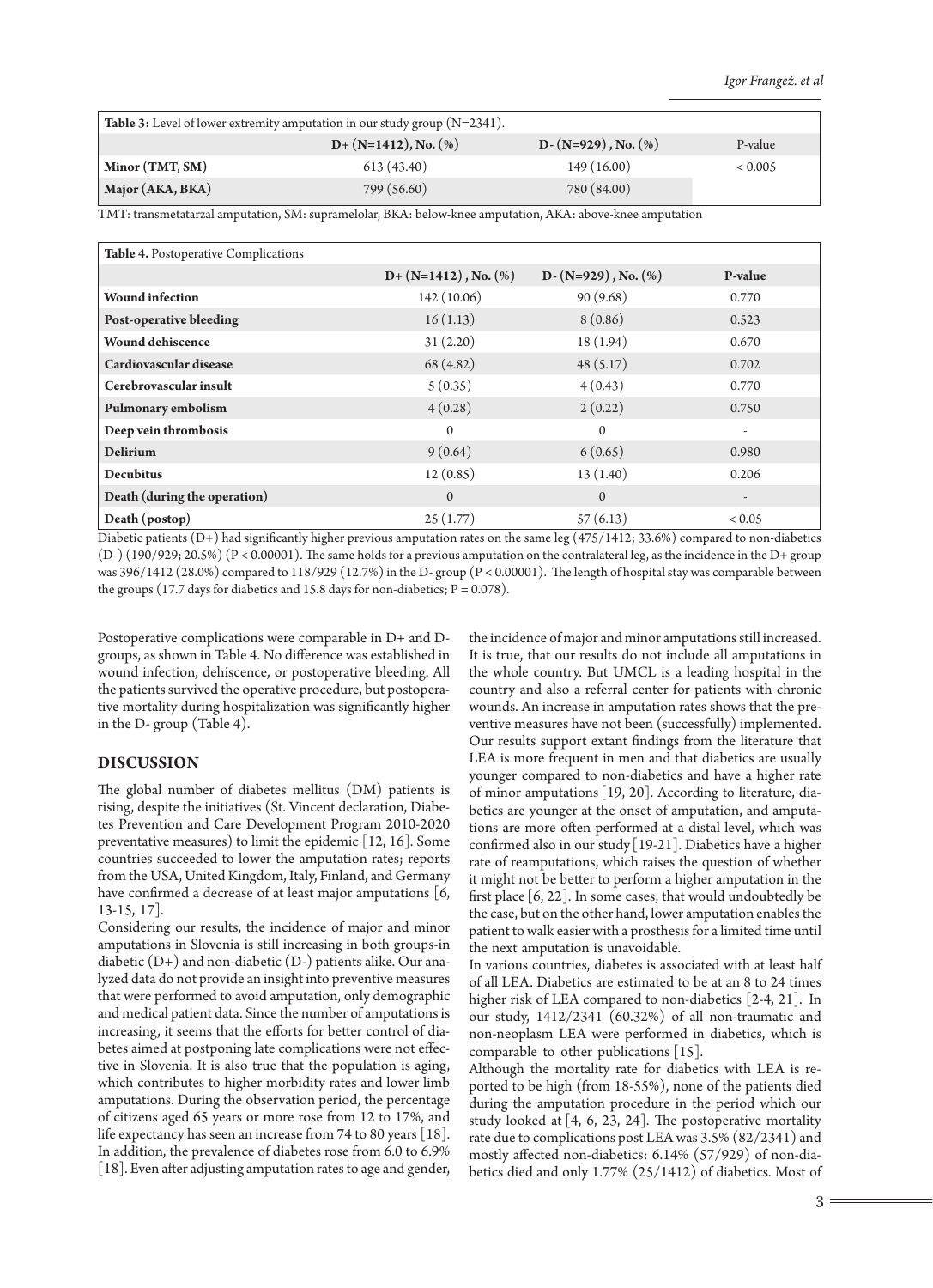# *Igor Frangež. et al*

them (86%) had an above-knee amputation (AKA) and all had cardiovascular disease, which was a factor contributing to a worse prognosis. Lower amputations were more common in diabetics since this group gets amputated more often due to vascular complications associated with PAD and/ or infection. In non-diabetics, AKA was the most common (poor vascular system). Considering these findings, special care should be offered to the group of patients with advanced age and cardiovascular disease that require AKA, despite a negative diabetic status, as well as those with minor amputations and known diabetic foot syndrome, since these factors increase the likelihood of reamputation due to diabetic and/ or vascular complications.

The length of hospital stay in our study and extant literature is comparable for diabetics and non-diabetics. The average hospital stays at our clinic was 16 to 17 days, which is comparable to data from the USA (15.9 days), Australia (24.7 days), UK (28 days) and is shorter than in the Netherlands (42 days) and Spain (52 days) [2, 20, 21].

Lower limb amputation rates in the UMCL, the main Slovenian hospital, increased over a 19-year surveillance study. Reports from most countries show a decrease in LEA [13, 14, 17, 25]. An increase in LEA has been reported in a study from Ireland but in a much shorter, 5-year study interval[26]. A diabetic foot ulcer is the most common complication in diabetics that leads to LEA [27]. Prevention and appropriate management of diabetic foot ulcers that can lower LEA rates have been described[27-30]. All mentioned preventive measures, including patient and staff education, preventive foot care, protective or therapeutic shoe availability, multidisciplinary management of the diabetic foot ulcer, and availability of vascular interventions are available in our country. Considering the results of our study, preventive measures for LEA in Slovenia should be re-evaluated.

# **CONCLUSION**

Despite efforts to reduce lower extremity amputations in diabetics, their incidence in Slovenia is increasing. Higher amputation rates can only partially be justified by an aging population and an increasing number of diabetics. Preventive measures for amputation amply described in the literature are available and implemented also in our country, but considering our results, they need to be re-evaluated.

# **ACKNOWLEDGMENTS**

We thank the nurses at the Department for surgical infections for their devoted work and help at gathering the data.

# **ETHICAL STATEMENT**

The study was conducted according to the guidelines of the Declaration of Helsinki and approved by the Hospital Ethics Board.

#### **FUNDING**

This research received no external funding.

# **CONFLICTS OF INTEREST**

The authors declare no conflicts of interest.

# **AUTHORS' CONTRIBUTION**

I.F. designed the study, contributed data, critically reviewed the manuscript, and supervised the research. T.N.K. drafted the manuscript, organized data, and performed the statistical analysis, N.A. contributed to the study performance and critically reviewed the manuscript. All authors have read and agreed to the published version of the manuscript.

# **REFERENCES**

- 1. Lin C, Liu J, Sun H. Risk factors for lower extremity amputation in patients with diabetic foot ulcers: A meta-analysis. PLoS One. 2020;15(9):e0239236. [DOI: 10.1371/journal.pone.0239236](http://dx.doi.org/10.1371/journal.pone.0239236) [PMID: 32936828](file:///C:\Users\RK\AppData\Local\Temp\www.ncbi.nlm.nih.gov\pubmed\32936828)
- 2. Preece RA, Dilaver N, Waldron CA, Pallmann P, Thomas-Jones E, Gwilym BL, et al. A Systematic Review and Narrative Synthesis of Risk Prediction Tools Used to Estimate Mortality, Morbidity, and Other Outcomes Following Major Lower Limb Amputation. Eur J Vasc Endovasc Surg. 2021;62(1):127-35. [DOI: 10.1016/j.](http://dx.doi.org/10.1016/j.ejvs.2021.02.038) [ejvs.2021.02.038](http://dx.doi.org/10.1016/j.ejvs.2021.02.038) [PMID: 33903018](file:///C:\Users\RK\AppData\Local\Temp\www.ncbi.nlm.nih.gov\pubmed\33903018)
- 3. Wrobel JS, Mayfield JA, Reiber GE. Geographic variation of lower-extremity major amputation in individuals with and without diabetes in the Medicare population. Diabetes Care. 2001;24(5):860-4. [DOI:](http://dx.doi.org/10.2337/diacare.24.5.860)  [10.2337/diacare.24.5.860](http://dx.doi.org/10.2337/diacare.24.5.860) [PMID: 11347744](file:///C:\Users\RK\AppData\Local\Temp\www.ncbi.nlm.nih.gov\pubmed\11347744)
- 4. Resnick HE, Carter EA, Lindsay R, Henly SJ, Ness FK, Welty TK, et al. Relation of lower-extremity amputation to all-cause and cardiovascular disease mortality in American Indians: the Strong Heart Study. Diabetes Care. 2004;27(6):1286-93. [DOI: 10.2337/di](http://dx.doi.org/10.2337/diacare.27.6.1286)[acare.27.6.1286](http://dx.doi.org/10.2337/diacare.27.6.1286) PMID: 1516177
- 5. Teraa M, Conte MS, Moll FL, Verhaar MC. Critical Limb Ischemia: Current Trends and Future Directions. J Am Heart Assoc. 2016;5(2). [DOI: 10.1161/JAHA.115.002938](http://dx.doi.org/10.1161/JAHA.115.002938) [PMID: 26908409](file:///C:\Users\RK\AppData\Local\Temp\www.ncbi.nlm.nih.gov\pubmed\26908409)
- 6. Geiss LS, Li Y, Hora I, Albright A, Rolka D, Gregg EW. Resurgence of Diabetes-Related Nontraumatic Lower-Extremity Amputation in the Young and Middle-Aged Adult U.S. Population. Diabetes Care. 2019;42(1):50-4. [DOI: 10.2337/dc18-1380](http://dx.doi.org/10.2337/dc18-1380) [PMID: 30409811](file:///C:\Users\RK\AppData\Local\Temp\www.ncbi.nlm.nih.gov\pubmed\30409811)
- Albayati MA, Shearman CP. Peripheral arterial disease and bypass surgery in the diabetic lower limb. Med Clin North Am. 2013;97(5):821- 34. [DOI: 10.1016/j.mcna.2013.03.009](http://dx.doi.org/10.1016/j.mcna.2013.03.009) [PMID: 23992894](file:///C:\Users\RK\AppData\Local\Temp\www.ncbi.nlm.nih.gov\pubmed\23992894)
- 8. Malyar NM, Freisinger E, Meyborg M, Luders F, Gebauer K, Reinecke H, et al. Amputations and mortality in in-hospital treated patients with peripheral artery disease and diabetic foot syndrome. J Diabetes Complications. 2016;30(6):1117-22. [DOI: 10.1016/j.jdia](http://dx.doi.org/10.1016/j.jdiacomp.2016.03.033)[comp.2016.03.033](http://dx.doi.org/10.1016/j.jdiacomp.2016.03.033) [PMID: 27118161](file:///C:\Users\RK\AppData\Local\Temp\www.ncbi.nlm.nih.gov\pubmed\27118161)
- 9. Gregg EW, Sorlie P, Paulose-Ram R, Gu Q, Eberhardt MS, Wolz M, et al. Prevalence of lower-extremity disease in the US adult population >=40 years of age with and without diabetes: 1999-2000 national health and nutrition examination survey. Diabetes Care. 2004;27(7):1591-7. [DOI: 10.2337/diacare.27.7.1591](http://dx.doi.org/10.2337/diacare.27.7.1591) [PMID:](file:///C:\Users\RK\AppData\Local\Temp\www.ncbi.nlm.nih.gov\pubmed\15220233)  [15220233](file:///C:\Users\RK\AppData\Local\Temp\www.ncbi.nlm.nih.gov\pubmed\15220233)
- 10. Mills JL. Lower limb ischaemia in patients with diabetic foot ulcers and gangrene: recognition, anatomic patterns and revascularization strategies. Diabetes Metab Res Rev. 2016;32 Suppl 1:239-45. [DOI:](http://dx.doi.org/10.1002/dmrr.2753)  [10.1002/dmrr.2753](http://dx.doi.org/10.1002/dmrr.2753) [PMID: 26455728](file:///C:\Users\RK\AppData\Local\Temp\www.ncbi.nlm.nih.gov\pubmed\26455728)
- 11. The Saint Vincent Declaration on diabetes care and research in Europe. . Acta Diabetologica. 1989;10:143-4.
- 12. Felton A-M, Hall MS. Diabetes from St Vincent to Glasgow. Have we progressed in 20 years? The British Journal of Diabetes & Vascular Disease. 2009;9(4):142-4. [DOI: 10.1177/1474651409341318](http://dx.doi.org/10.1177/1474651409341318)
- 13. Lombardo FL, Maggini M, De Bellis A, Seghieri G, Anichini R. Lower extremity amputations in persons with and without diabetes in Italy: 2001-2010. PLoS One. 2014;9(1):e86405. [DOI: 10.1371/journal.](http://dx.doi.org/10.1371/journal.pone.0086405) [pone.0086405](http://dx.doi.org/10.1371/journal.pone.0086405) [PMID: 24489723](file:///C:\Users\RK\AppData\Local\Temp\www.ncbi.nlm.nih.gov\pubmed\24489723)
- 14. Kröger K, Berg C, Santosa F, Malyar N, Reinecke H. Lower Limb Amputation in Germany. Deutsches Aerzteblatt Online. 2017. [DOI:](http://dx.doi.org/10.3238/arztebl.2017.0130)  [10.3238/arztebl.2017.0130](http://dx.doi.org/10.3238/arztebl.2017.0130)
- 15. Monteiro-Soares M, Vale-Lima J, Martiniano J, Pinheiro-Torres S, Dias V, Boyko EJ. A systematic review with meta-analysis of the impact of access and quality of diabetic foot care delivery in preventing lower extremity amputation. J Diabetes Complications. 2021;35(4):107837. [DOI: 10.1016/j.jdiacomp.2020.107837](http://dx.doi.org/10.1016/j.jdiacomp.2020.107837) [PMID:](file:///C:\Users\RK\AppData\Local\Temp\www.ncbi.nlm.nih.gov\pubmed\33423910)  [33423910](file:///C:\Users\RK\AppData\Local\Temp\www.ncbi.nlm.nih.gov\pubmed\33423910)
- 16. Diabetes Prevention and Care Development Programme 2010 2020